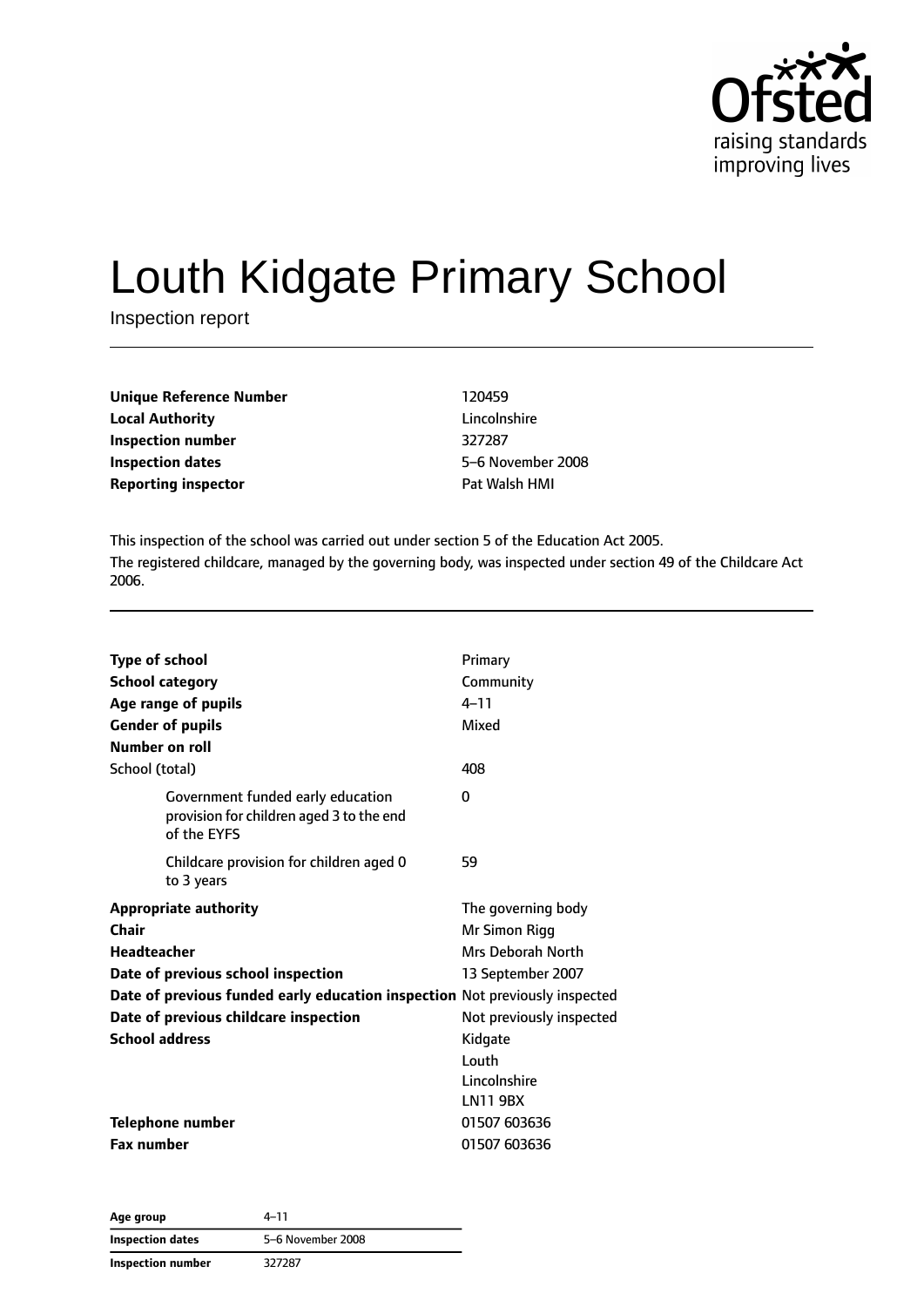.

<sup>©</sup> Crown copyright 2008

Website: www.ofsted.gov.uk

This document may be reproduced in whole or in part for non-commercial educational purposes, provided that the information quoted is reproduced without adaptation and the source and date of publication are stated.

Further copies of this report are obtainable from the school. Under the Education Act 2005, the school must provide a copy of this report free of charge to certain categories of people. A charge not exceeding the full cost of reproduction may be made for any other copies supplied.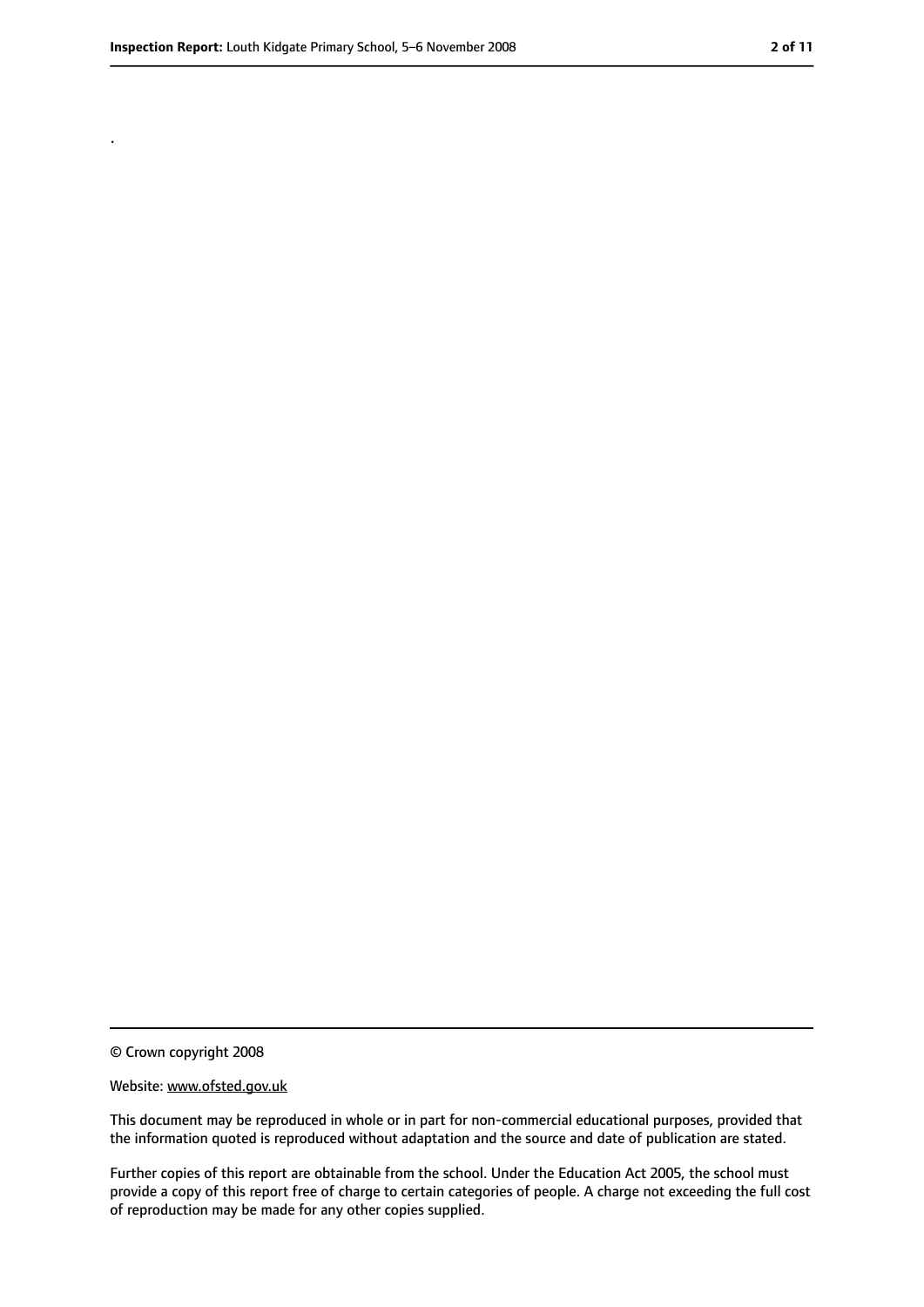# **Introduction**

The inspection was carried out by one of Her Majesty's Inspectors and two additional inspectors.

## **Description of the school**

This is a larger than average sized school with Early Years Foundation Stage (EYFS) provision for children in the Reception classes. Pupils come from the town of Louth and some of the adjacent villages. The school provides extended support through a newly established breakfast club. The proportion of pupils from minority ethnic backgrounds is low, and the number of pupils eligible for free school meals is small. The percentage of pupils with learning difficulties and/or disabilities is broadly average. The school has Healthy Schools status and has gained the Artsmark Silver Award and the Activemark.

## **Key for inspection grades**

| Outstanding  |
|--------------|
| Good         |
| Satisfactory |
| Inadequate   |
|              |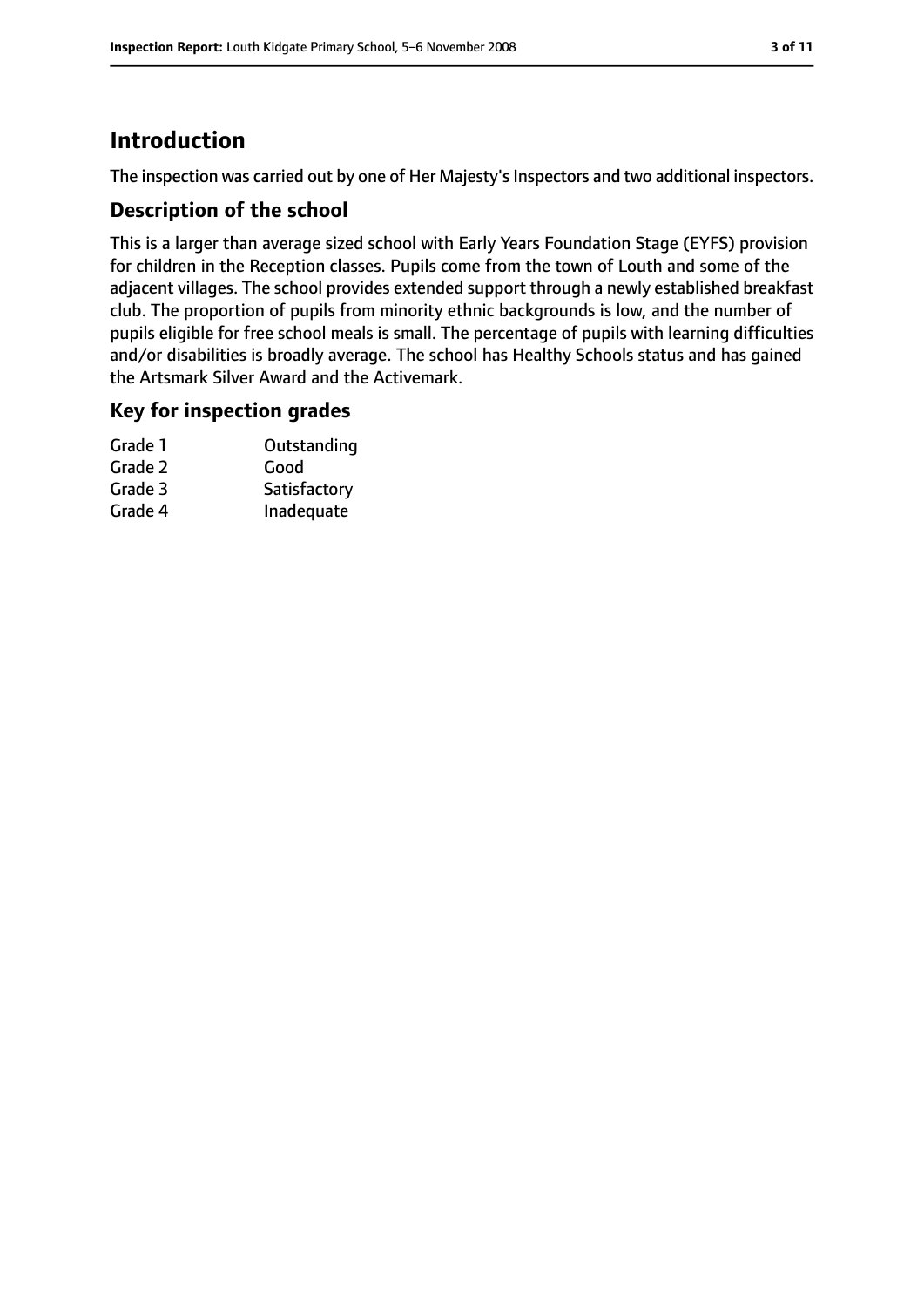# **Overall effectiveness of the school**

#### **Grade: 3**

In accordance with section 13(5) of the Education Act 2005, Her Majesty's Chief Inspector (HMCI) is of the opinion that the school no longer requires significant improvement.

This is a satisfactory and improving school. There is a fresh sense of purpose and urgency running throughout the school. Changes introduced after the last inspection are providing staff with a sense of optimism and strengthening morale. Leadership and management are satisfactory. The headteacher, working closely with her deputy, has made a significant difference to the school by raising the staff's expectations of what pupils can achieve. Parents recognise the recent improvements. One comment echoed the views of many: 'The changes the headteacher has brought to the school have been swift, genuine and robust and we hope this will continue.' The restructured leadership team is working well and staff are accepting additional management responsibilities willingly. Subject leaders are now taking responsibility for raising standards and analysing the data from the improved tracking system to help them plan for improvement. The changes taking place demonstrate the leadership's clear focus on improving standards and, despite showing only early signs of having a beneficial impact, they provide good evidence of the school's satisfactory capacity to improve.

The standards achieved by Year 6 pupils are broadly average and the most recent results indicate further improvement. Pupils in all year groups make satisfactory progress. Pupils with specific learning needs are supported well and they make satisfactory progress. There are good relationships across the school which are helping teachers rise to the challenge of improving the satisfactory quality of teaching and learning. The school recognises that marking and individual target setting do not always help pupils to know what the next steps in learning are to improve their achievement.

Pupils' personal development and well-being are good and a strength of the school. Pupils behave well and have good attitudes towards learning. They show a good awareness of issues related to healthy lifestyles and enjoy their involvement in sports activities. They are well cared for and know that adults are keen to offer help and support.

The curriculum is satisfactory, but because insufficient links are made between subjects, its effectiveness is reduced. Consequently, some lessons do not have an adequate level of interest and challenge for pupils. Furthermore, information and communication technology (ICT) is not planned and taught regularly in all classes.

Pupils' sound contributions to the school and the local community, along with satisfactory literacy and numeracy skills, help to ensure that they are adequately prepared for the next stage of their education and the world of work.

## **Effectiveness of the Early Years Foundation Stage**

#### **Grade: 2**

Children in the Reception classes make good progress, because teaching and the curriculum are well matched to their needs. They start school with a wide range of skills and abilities. However, recent data shows that the children's recognition of letters and their sounds and their understanding of number calculation and problem solving is below that which would be expected for their age. Within this safe and nurturing environment, children settle quickly, enabling staff to focus on supporting their learning and promoting their personal development. Leadership and management of the Foundation Stage are good. Assessment procedures,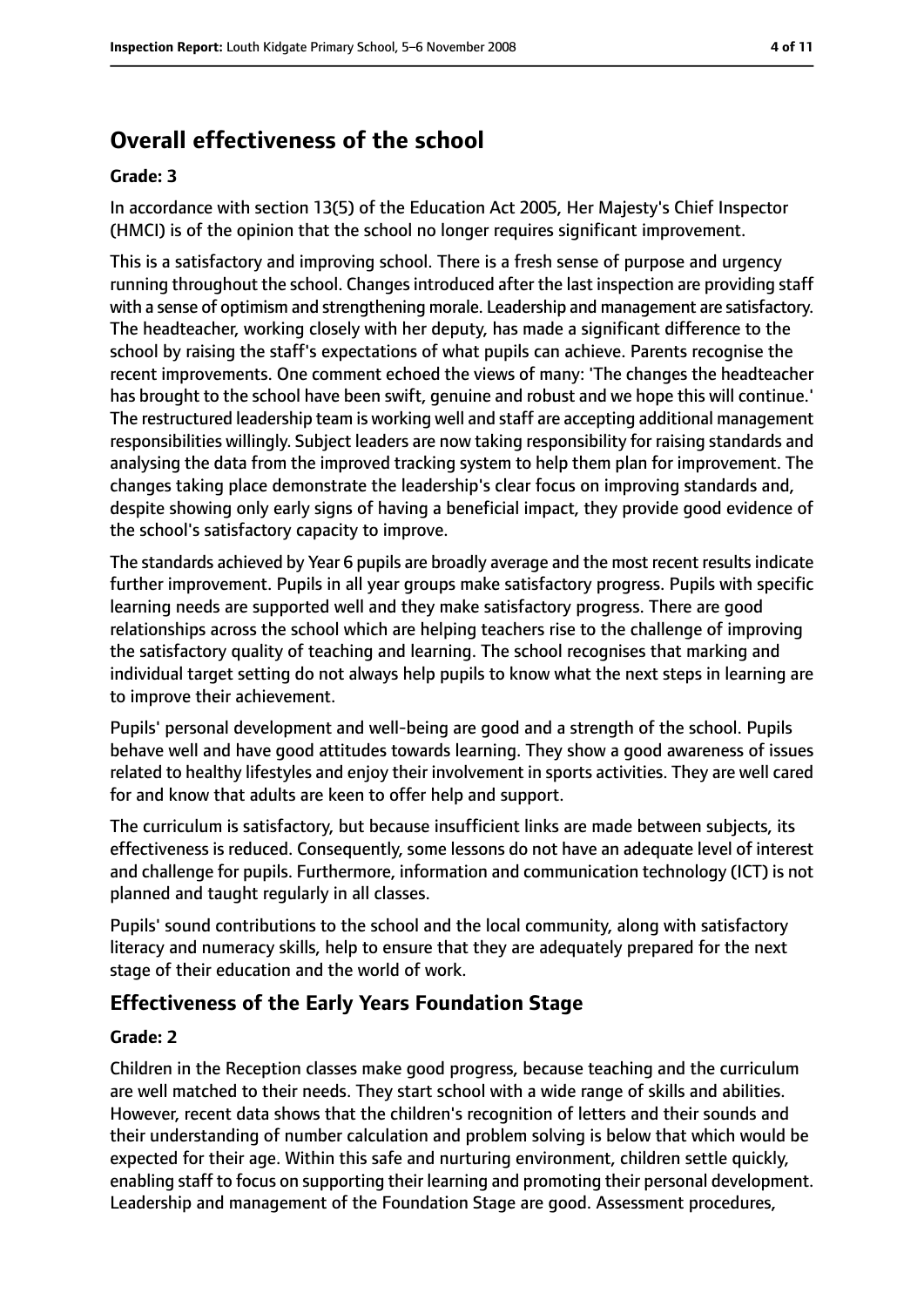although not yet fully developed, are becoming more accurate and the staff know the children well. Curriculum planning is effective and ensures that tasks are interesting and challenging. As a consequence, children show high levels of enjoyment, independence and positive attitudes to their learning. Relationships are strong, routines are well established and the children work well with each other and with adults.

## **What the school should do to improve further**

- Develop key skills across the curriculum, including ICT, and plan for links between subjects so that all pupils are more involved in and excited about their learning.
- Improve academic quidance and ensure that all groups of pupils know how to develop their learning though a consistent approach to target setting and marking.

A small proportion of the schools whose overall effectiveness is judged satisfactory, but which have areas of underperformance, will receive a monitoring visit by an Ofsted inspector before their next section 5 inspection.

# **Achievement and standards**

#### **Grade: 3**

Pupils enter the school with skills which are broadly average. Their achievement is satisfactory overall. They make a positive start in the Reception year and their progress is good. Pupils make satisfactory progress as they move through the school. Recent improvements have led to more even rates of progress. However, pupils' achievement remains satisfactory because teaching, although improved is not yet consistently good in all classes. The school swiftly identifies pupils who need extra support and this ensures that all groups of learners make at least satisfactory progress, including those pupils with learning difficulties. Standards are average in all core subjects in both key stages. The impact of the recently introduced measures is seen in the improved science results for higher attaining pupils and an overall upward trend in attainment. However, the school recognises there is more work to be done and is addressing the need to improve further pupils' writing in Key Stage 1 and mathematics in Key Stage 2. There are early indications that their actions are beginning to raise achievement in these areas.

# **Personal development and well-being**

#### **Grade: 2**

Pupils enjoy school and attendance has improved. It is now good. The majority of pupils are motivated to learn, and pay good attention in lessons. Behaviour in class and in the playground is good. Pupils say that they feel safe. The older pupils do a good job in their role as peer mediators, solving disputes and creating harmony. Pupils have a good understanding of healthy lifestyles and the need for good food and exercise. Their spiritual, moral, social and cultural development is good and there are increasing opportunities for pupils to deepen their knowledge and understanding of the wider global community through a link with a village in Tanzania. Pupils play an active role in the community, for example, singing with the local male voice choir. They enjoy taking responsibility, helping at the breakfast club and contributing their ideas to the school council.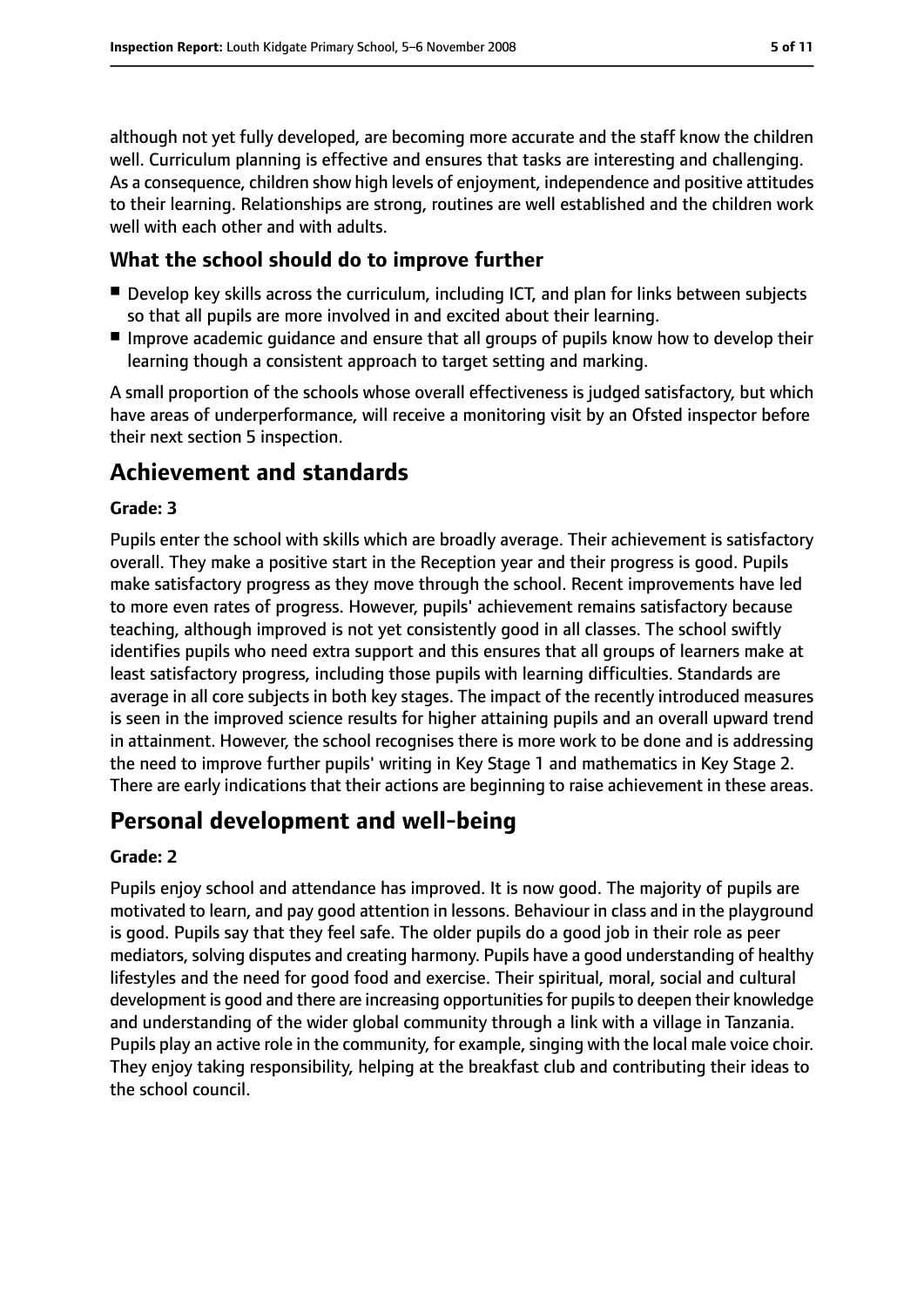# **Quality of provision**

# **Teaching and learning**

#### **Grade: 3**

The school has worked hard to improve the quality of teaching and learning since the last inspection and has been largely successful, in that it is now generally satisfactory, with elements of good and occasional outstanding practice. Lessons are carefully planned. In particular, teachers plan numeracy well and consequently meet the needs of different groups of pupils effectively. Planning for literacy is not as well developed, and too often pupils of different abilities do the same work. Teachers manage the pupils well and, as a result, classrooms are calm and active places to learn. The pace of teaching varies across classes and year groups. In good lessons teachers use a variety of strategies to keep pupils interested, though some teachers talk for too long at the beginning of lessons. Pupils' interest is thus reduced and the pace of learning slows. Teachers' marking of pupils' work is inconsistent and there are too few opportunities for pupils to assess their own work. Teaching assistants provide valuable support for pupils during active parts of lessons and those pupils with learning difficulties and/or disabilities are particularly well provided for. There are, however, occasions when teaching assistants are not sufficiently involved when teachers are talking to the whole class.

#### **Curriculum and other activities**

#### **Grade: 3**

The curriculum is rightly focused on literacy and numeracy, in order to raise standards and improve achievement in these key areas of learning. The curriculum is planned adequately but does not make sufficient links between different subjects. As a result, opportunities are missed to make learning exciting for the pupils and this hampers their progress. There are, however, examples where this is working well, for instance in Y4 where pupils studied India recently and one pupil commented, 'I loved learning all about India in loads of different lessons.' The school has invested a great deal of its resources in ICT equipment, and the pupils who are using the hardware on a regular basis are showing signs of improvement. However, too many pupils have limited access to this area of the curriculum, and are making slow progress in developing the skills that will improve their learning across a range of subjects. In some classes, there is effective and creative use of ICT. For example, Y6 pupils successfully made an animated film. A wide range of well attended extra-curricular activities adds to the pupils' experience of school. Visits and visitors also help to motivate pupils who express enthusiasm for these activities.

#### **Care, guidance and support**

#### **Grade: 3**

The school provides a caring environment in which pupils learn and thrive. All staff are committed to promoting a healthy, safe and positive environment, which is welcoming and secure. The school's procedures for safeguarding learners meet current government requirements. Staff have recently undertaken child protection training and the systems are robust. The school undertakes risk assessments for visits and outings. There are good links with parents, who are positive about the school. The school works closely with outside agenciesto support vulnerable pupils and their families. The satisfactory academic guidance that pupils receive is at an early stage of development. A target setting system is now in place and the children's targets have been shared with parents. However, this has yet to have an impact on standards because pupils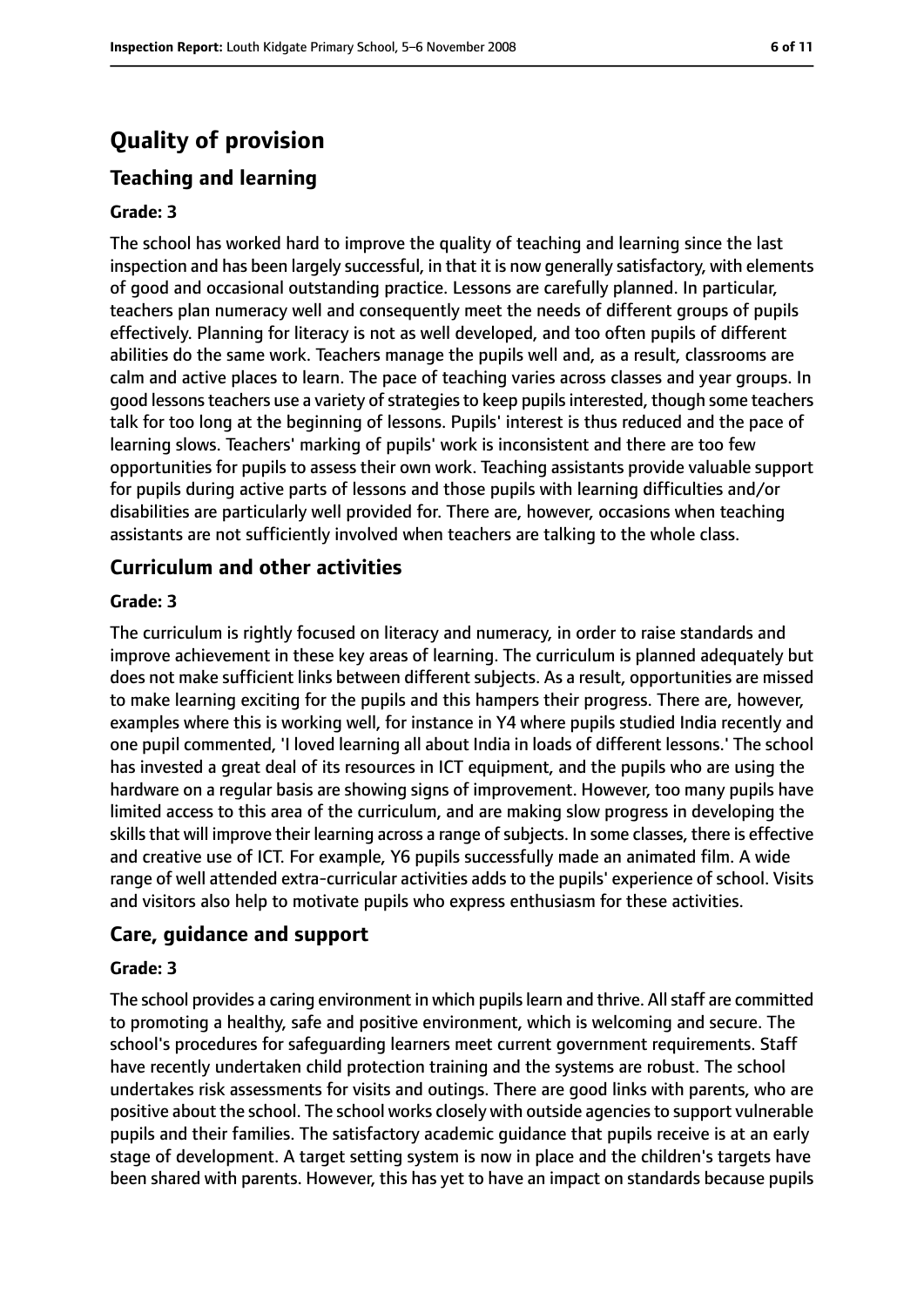are not familiar with the targets that have been set. Furthermore, there is inconsistency in how teachers use the targets to help pupils improve in lessons.

# **Leadership and management**

#### **Grade: 3**

Leadership and management have improved rapidly under the strong direction of the headteacher. She is supported well by an able leadership team and, together, they have developed a good understanding of how well the school is performing and about what needs to happen next. This clear vision has enabled staff to implement initiatives that are starting to show signs of success. The school has responded well to addressing the issues from the last inspection through focused action planning. However, it is not complacent in recognising that there is still some way to go to increase the proportion of good teaching and to enable all pupils to achieve their potential. Leadership and management remain satisfactory because although there is an evident trend of improvement, standards and achievement have not yet been raised enough. Subject leaders are systematically checking the pupils' progress in the core subjects and plan to monitor teaching and learning. Governors have a good understanding of what still needs to be done and are taking a more active role in monitoring the quality of provision. The school is contributing to sound community cohesion through better links with parents. The school now provides satisfactory value for money.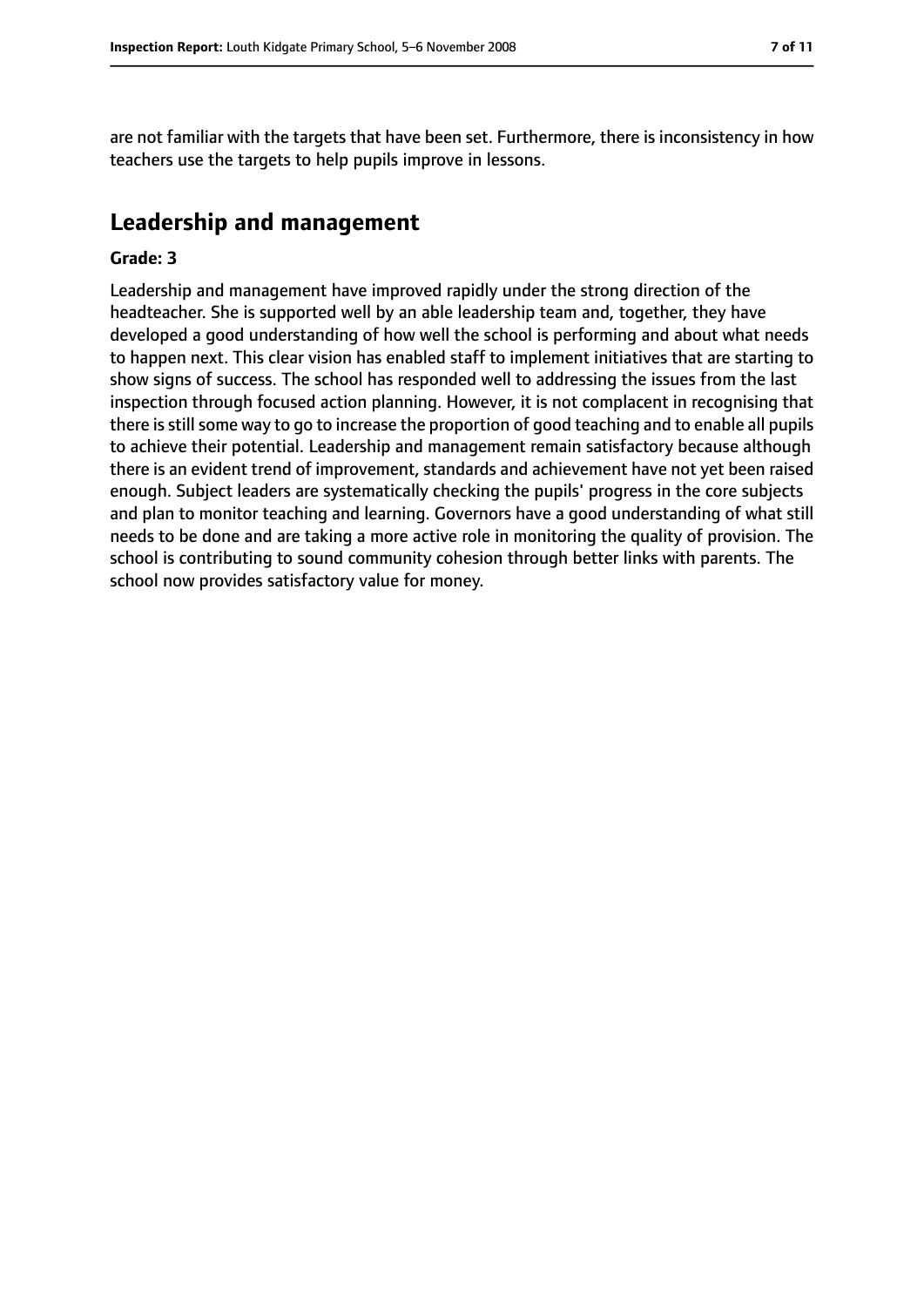**Any complaints about the inspection or the report should be made following the procedures set out in the guidance 'Complaints about school inspection', which is available from Ofsted's website: www.ofsted.gov.uk.**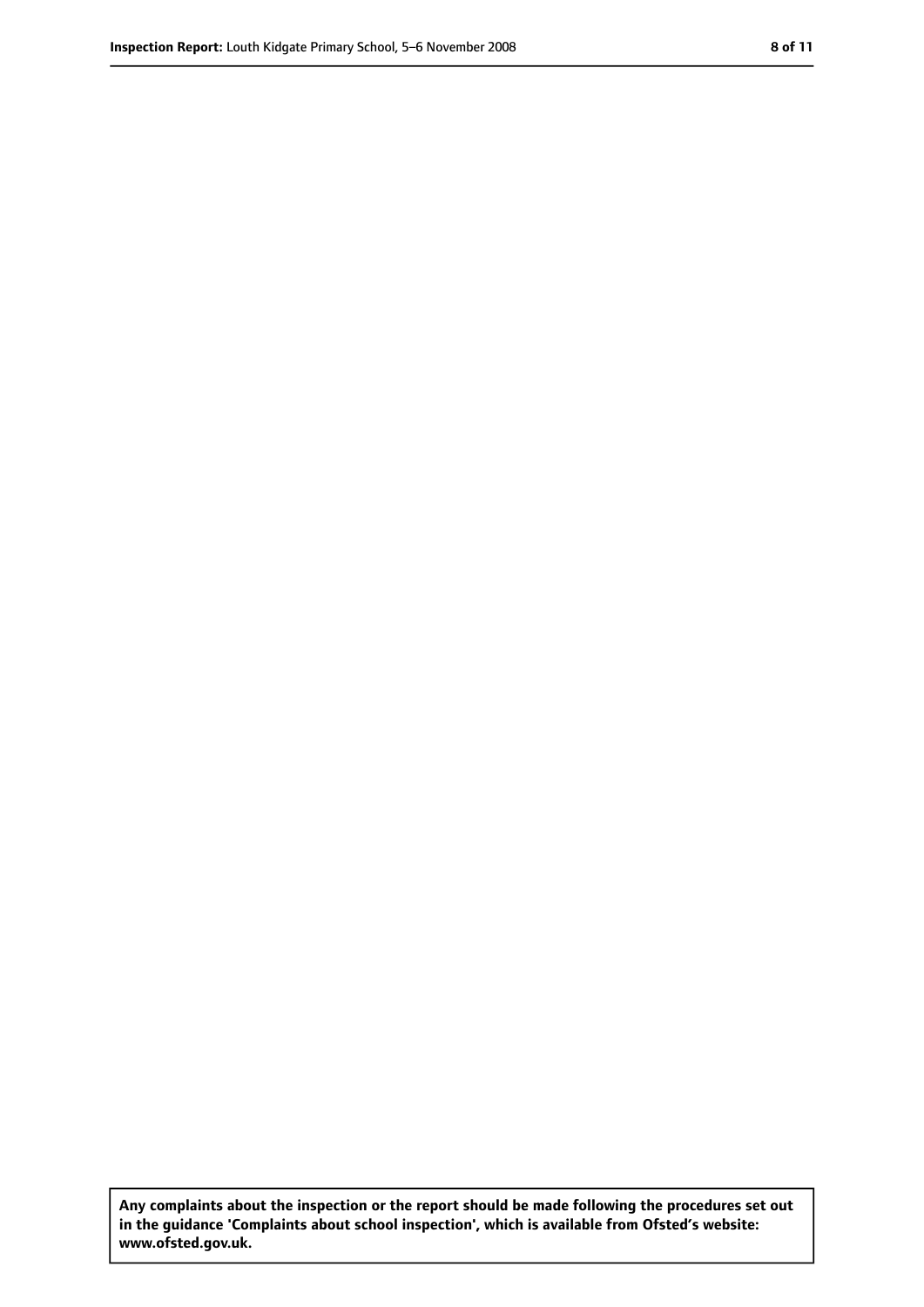# **Inspection judgements**

| Key to judgements: grade 1 is outstanding, grade 2 good, grade 3 satisfactory, and | School  |
|------------------------------------------------------------------------------------|---------|
| arade 4 inadequate                                                                 | Overall |

## **Overall effectiveness**

| How effective, efficient and inclusive is the provision of<br>education, integrated care and any extended services in meeting the<br>needs of learners? |     |
|---------------------------------------------------------------------------------------------------------------------------------------------------------|-----|
| Effective steps have been taken to promote improvement since the last<br>inspection                                                                     | Yes |
| How well does the school work in partnership with others to promote learners'<br>well being?                                                            |     |
| The capacity to make any necessary improvements                                                                                                         |     |

# **Effectiveness of the Early Years Foundation Stage**

| How effective is the provision in meeting the needs of children in the<br>l EYFS?              |  |
|------------------------------------------------------------------------------------------------|--|
| How well do children in the EYFS achieve?                                                      |  |
| How good are the overall personal development and well-being of the children<br>I in the EYFS? |  |
| How effectively are children in the EYFS helped to learn and develop?                          |  |
| How effectively is the welfare of children in the EYFS promoted?                               |  |
| How effectively is provision in the EYFS led and managed?                                      |  |

## **Achievement and standards**

| How well do learners achieve?                                                                               |  |
|-------------------------------------------------------------------------------------------------------------|--|
| The standards <sup>1</sup> reached by learners                                                              |  |
| How well learners make progress, taking account of any significant variations<br>between groups of learners |  |
| How well learners with learning difficulties and/or disabilities make progress                              |  |

#### **Annex A**

<sup>&</sup>lt;sup>1</sup>Grade 1 - Exceptionally and consistently high; Grade 2 - Generally above average with none significantly below average; Grade 3 - Broadly average to below average; Grade 4 - Exceptionally low.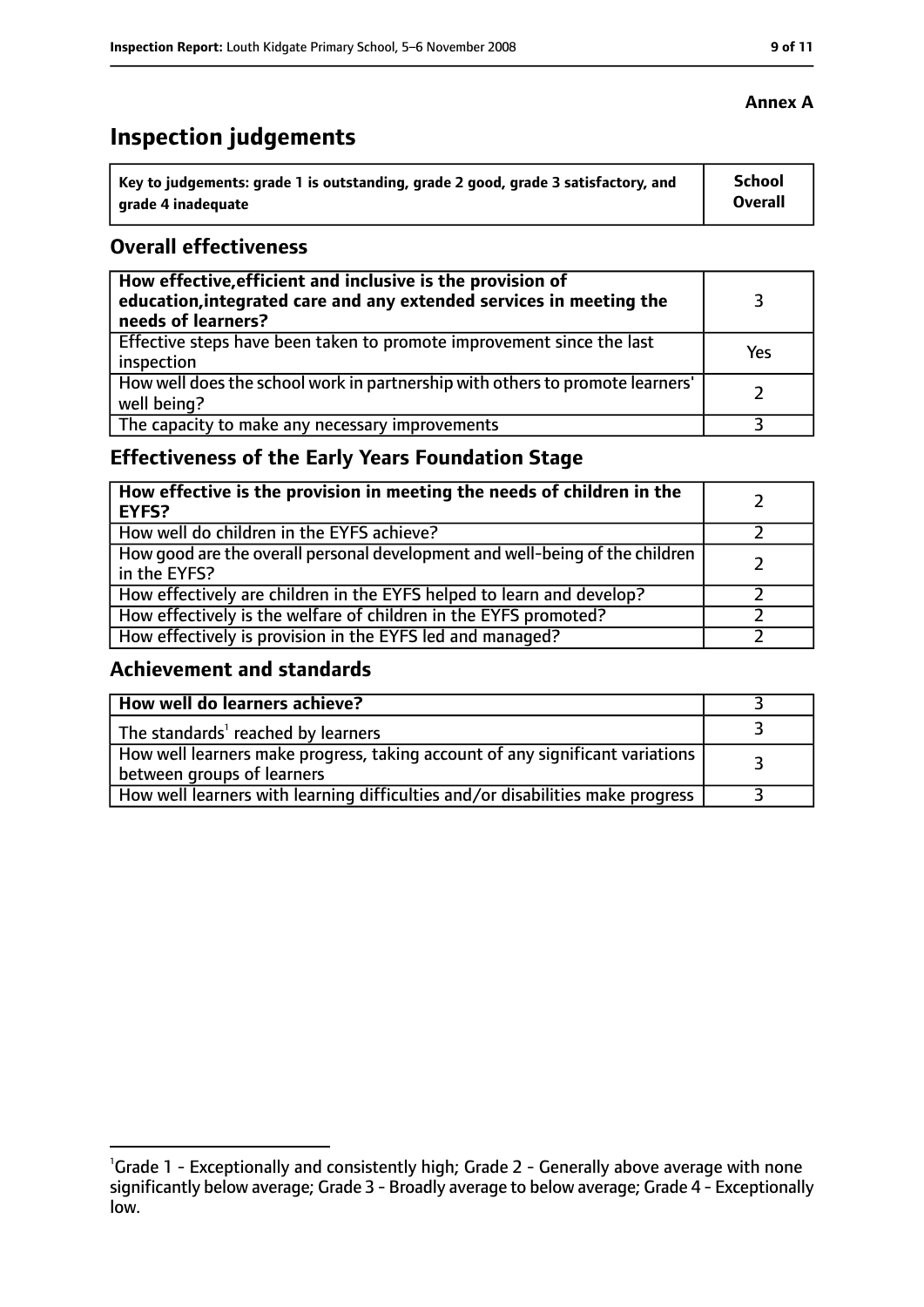# **Personal development and well-being**

| How good are the overall personal development and well-being of the<br>learners?                                 |  |
|------------------------------------------------------------------------------------------------------------------|--|
| The extent of learners' spiritual, moral, social and cultural development                                        |  |
| The extent to which learners adopt healthy lifestyles                                                            |  |
| The extent to which learners adopt safe practices                                                                |  |
| The extent to which learners enjoy their education                                                               |  |
| The attendance of learners                                                                                       |  |
| The behaviour of learners                                                                                        |  |
| The extent to which learners make a positive contribution to the community                                       |  |
| How well learners develop workplace and other skills that will contribute to<br>their future economic well-being |  |

# **The quality of provision**

| How effective are teaching and learning in meeting the full range of<br>learners' needs?                |  |
|---------------------------------------------------------------------------------------------------------|--|
| How well do the curriculum and other activities meet the range of needs and<br>  interests of learners? |  |
| How well are learners cared for, quided and supported?                                                  |  |

# **Leadership and management**

| How effective are leadership and management in raising achievement<br>and supporting all learners?                                              |     |
|-------------------------------------------------------------------------------------------------------------------------------------------------|-----|
| How effectively leaders and managers at all levels set clear direction leading<br>to improvement and promote high quality of care and education |     |
| How effectively leaders and managers use challenging targets to raise standards                                                                 | 3   |
| The effectiveness of the school's self-evaluation                                                                                               |     |
| How well equality of opportunity is promoted and discrimination eliminated                                                                      |     |
| How well does the school contribute to community cohesion?                                                                                      | 3   |
| How effectively and efficiently resources, including staff, are deployed to<br>achieve value for money                                          | 3   |
| The extent to which governors and other supervisory boards discharge their<br>responsibilities                                                  |     |
| Do procedures for safequarding learners meet current government<br>requirements?                                                                | Yes |
| Does this school require special measures?                                                                                                      | No  |
| Does this school require a notice to improve?                                                                                                   | No  |